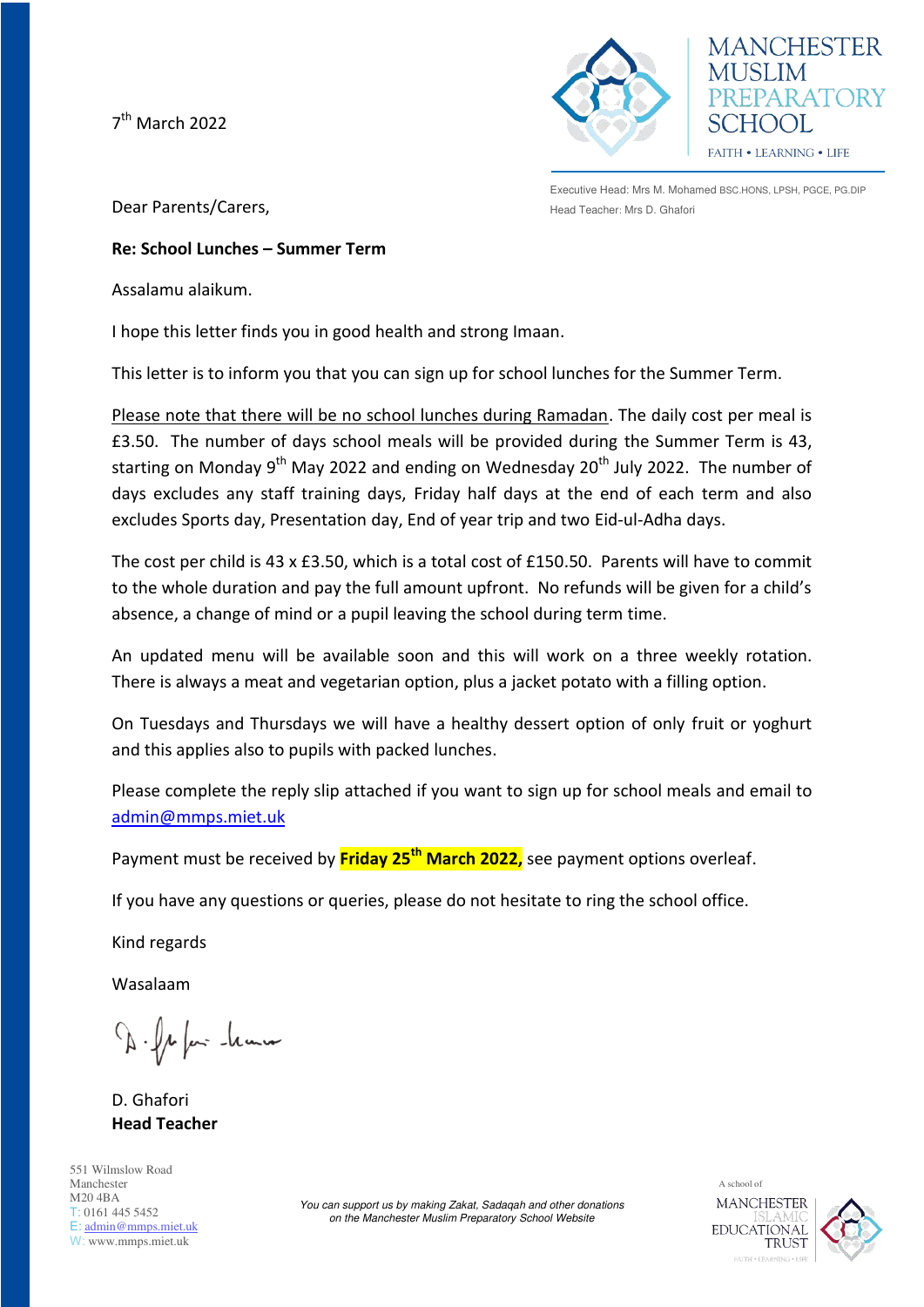

FAITH . LEARNING . LIFE

**MUSLIM** 

**SCHOOL** 

**MANCHESTER** 

PREPARATORY

Executive Head: Mrs M. Mohamed BSC.HONS, LPSH, PGCE, PG.DIP Head Teacher: Mrs D. Ghafori

## **Reply Slip : School Lunches – Summer Term (43 Days) Monday 9th May – Wednesday 20th July 2022**

| <b>Allergies:</b><br>If your child has an allergy or food intolerance, please state below : |
|---------------------------------------------------------------------------------------------|
|                                                                                             |
|                                                                                             |
|                                                                                             |
|                                                                                             |

*You can support us by making Zakat, Sadaqah and other donations on the Manchester Muslim Preparatory School Website*